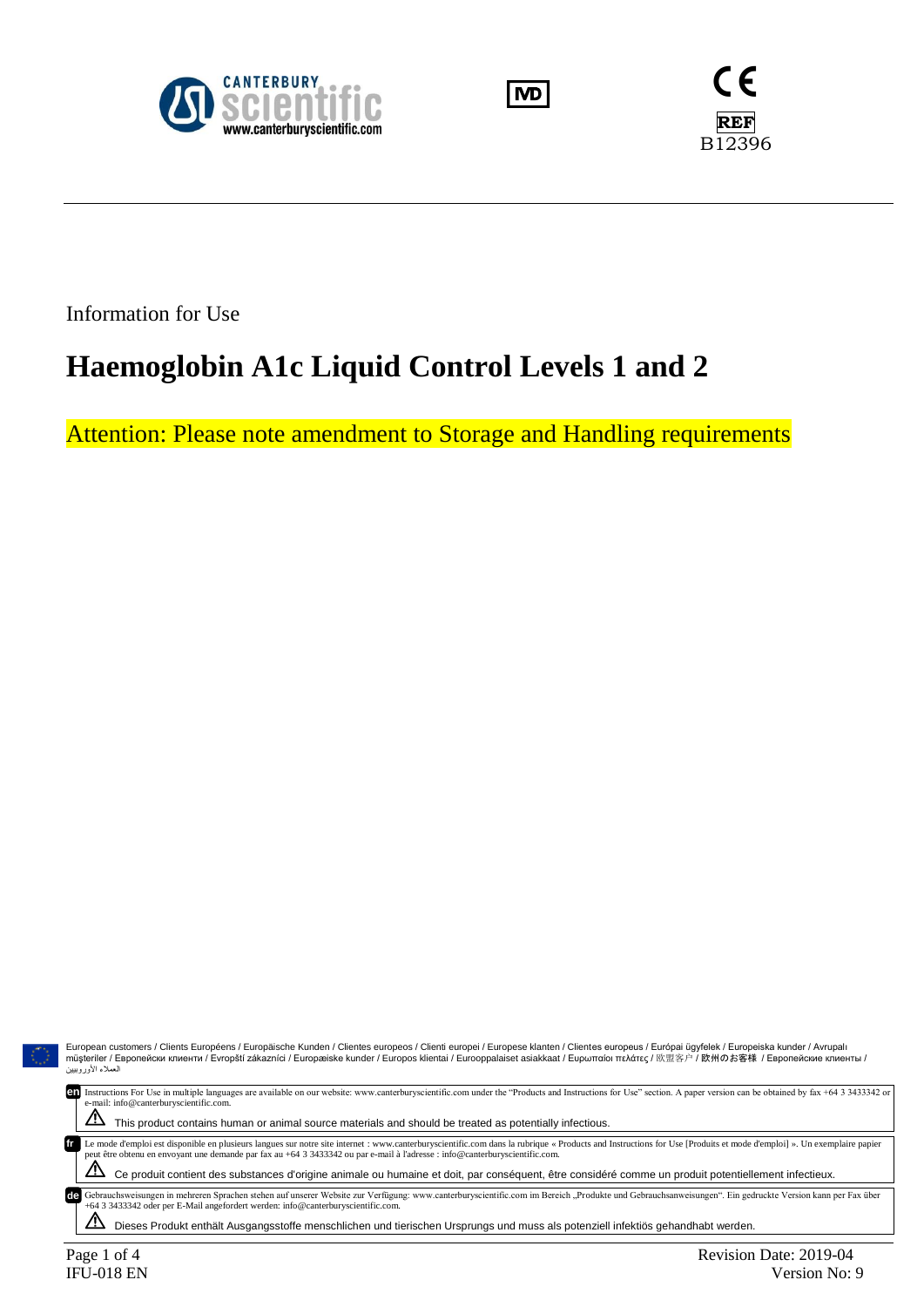| Las Instrucciones de uso están disponibles en múltiples lenguas en nuestra página web: www.canterburyscientific.com en la sección "Productos e instrucciones de uso". Puede solicitar un ejemplar impreso en el n.º<br>es<br>de fax +64 3 3433342 o en el correo electrónico: info@canterburyscientific.com.<br>Este producto contiene materiales de origen humano o animal y debe ser manipulado como potencialmente infeccioso.<br>Sul nostro sito Web sono disponibili le istruzioni per l'uso in varie lingue: www.canterburyscientific.com nella sezione "Products and Instructions for Use" (Prodotti e istruzioni per l'uso).<br>E possibile ricevere una versione cartacea inviando un fax al numero +64 3 3433342 o scrivendo un'e-mail all'indirizzo: info@canterburyscientific.com.<br>Questo prodotto contiene materiali di origine umana o animale e deve essere trattato come potenzialmente infettivo.<br>Op onze website is de gebruiksaanwijzing in meerdere talen beschikbaar: zie www.canterburyscientific.com onder het gedeelte "Producten en gebruiksaanwijzingen". Gedrukte versies kunnen worden aangevraagd<br>via fax +64 3 3433342 of e-mail: info@canterburyscientific.com.<br>nl<br>Dit product bevat materialen van menselijke en dierlijke oorsprong en moet worden behandeld als mogelijk infectieus.<br>No nosso site da internet, poderá encontrar Instruções de Utilização em várias línguas: www.canterburyscientific.com na secção "Produtos e Instruções de Utilização". Poderá obter uma versão em papel pelo fax +64<br>3 3433342 ou e mail: info@canterburyscientific.com.<br>Este produto contém materiais de origem humana ou animal e deve ser considerado como potencialmente infeccioso.<br>A Használati utasítás több nyelven elérhető honlapunkon a www.canterburyscientific.com címen, a "Products and Instructions for Use" (Termékek és Használati utasítások) című részben.<br>hu<br>A nyomtatott verzió fax (+64 3 3433342) vagy e-mail (info@canterburyscientific.com) útján szerezhető be.<br>Ez a termék emberi, illetve állati forrásból származó anyagokat tartalmaz, és potenciálisan fertőző anyagként kell kezelni.<br>Bruksanvisning på flera språk finns på vår hemsida: www.canterburyscientific.com under avsnittet "Produkter och bruksanvisningar". En pappersversion kan erhållas via fax +64 3 3433342 eller e--post:<br><b>ISV</b><br>info@canterburyscientific.com.<br>Denna produkt innehåller material av humant eller djurursprung och ska behandlas som potentiellt smittsam.<br>Birçok dilde Kullanım Talimatları Web sitemizde mevcuttur: "Products and Instructions for Use" (Urünler ve Kullanım Talimatları) bölümü altında www.canterburyscientific.com adresinde. Basılı sürüm faks +64 3<br>tu<br>3433342 veya e-posta ile sağlanabilir: info@canterburyscientific.com.<br>Bu ürün insan veya hayvan kaynaklı materyaller içermektedir ve potansiyel olarak bulaşıcı olduğu düşünülerek işlem yapılmalıdır.<br>Инструкциите за употреба на различни езици можете да намерите на нашия уебсайт: www.canterburyscientific.com в раздел "Products and Instructions for Use" ("Продукти и инструкции за употреба").<br>Можете да се сдобиете с техния хартиен вариант чрез факс +64 3 3433342 или на имейл: info@canterburyscientific.com.<br>Този продукт съдържа материали от човешки или животински произход и следва да се третира като потенциално заразен.<br>Návod k použití v několika jazycích je k dispozici na našich webových stránkách: www.canterburyscientific.com v části "Výrobky a návod k použití". Tištěnou verzi lze získat faxem<br>CZ<br>+64 3 3433342 nebo e--mailem: info@canterburyscientific.com.<br>Tento výrobek obsahuje lidské nebo zvířecí zdrojové materiály a musí tedy být považován jako potenciálně infekční.<br>Brugsanvisninger er tilgængelige på flere sprog på vores website: www.canterburyscientific.com i sektionen "Products and Instructions for Use". En trykt udgave kan fås via fax ved henvendelse på tlf. +64 3<br>da<br>3433342 eller e-mail: info@canterburyscientific.com.<br>Dette produkt indeholder humane eller animalske kildematerialer og skal behandles som potentielt infektiøst.<br><b>It</b><br>Naudojimo instrukcijas keliomis kalbomis galima rasti mūsų interneto svetainėje www.canterburyscientific.com, skyriuje "Produktai ir naudojimo instrukcijos". Popierinę versiją galima gauti faksu +64 3 3433342<br>arba el. paštu info@canterburyscientific.com.<br>Šio produkto sudėtyje yra žmogaus ir gyvūnų kilmės medžiagų, todėl jį reikia laikyti potencialiai infekciniu.<br>Sivustoltamme löytyy käyttöohjeet useilla eri kielillä: www.canterburyscientific.com, osa "Tuotteet ja käyttöohjeet". Voit hankkia tulostetun version faksaamalla numeroon +64 3 3433342 tai lähettämällä sähköpostia<br>fi<br>osoitteeseen: info@canterburyscientific.com.<br>Tämä tuote sisältää ihmis- tai eläinperäisiä lähdemateriaaleja ja sitä on käsiteltävä mahdollisen tartuntavaaran aiheuttavana tuotteena.<br>Οδηγίες χρήσης σε διάφορες γλώσσες είναι διαθέσιμες στον δικτυακό τόπο μας: www.canterburyscientific.com στην ενότητα «Προϊόντα και οδηγίες χρήσης». Έντυπη μορφή μπορεί να ληφθεί μέσω φαξ +64 3<br>3433342 ή e--mail: info@canterburyscientific.com.<br>Αυτό το προϊόν περιέχει υλικά ανθρώπινης ή ζωικής προέλευσης και πρέπει να αντιμετωπίζεται ως δυνητικά μολυσματικό.<br>Other customers / Autres clients / Andere Kunden / Otros clients / Altri clienti / Overige klanten / Outros clients / Más ügyfelek / Andra kunder / Diğer müşteriler / Други клиенти / Ostatní zákazníci /<br>/ العدلاء الآخرين / Andre kunder / Kiti klientai / Muut asiakkaat / Άλλοι πελάτες / 其他客户 / その他の地域のお客様 / Прочие клиенты / الحدلاء الآخرين<br>在本公司网站上提供多种语言版本的《产品使用说明书》, 网址www.canterburyscientific.com; 在网站首页的"Products and Instructions for Use"(产品与使用说明书)<br>CS<br>部分, 可找到这些文档。纸质印刷版本可发传真至+64 3 3433342 或发送电子邮件至 info@canterburyscientific.com 索取。<br>本产品含有人或动物来源的材料,应作为潜在传染性材料对待。<br>他言語版の「ご使用上の注意」を当社ウェブサイト(www.canterburyscientific.com)の「Products and Instructions for Use」セクションで入手できます。印刷版はファ<br>ia<br>ックス(+64 3 3433342)又は電子メール(info@canterburyscientific.com)で入手できます。<br>本製品にはヒト又は動物由来の原料が含まれているため、感染症の可能性があるものとしてお取り扱いください。<br>Инструкции по эксплуатации на разных языках имеются на нашем интернет-сайте: www.canterburyscientific.com в разделе Products and Instructions for Use (Продукция и инструкции по эксплуатации).<br>ru<br>Бумажную версию можно получить по факсу: +64 3 3433342 или электронной почте: info@canterburyscientific.com.<br>Данный препарат содержит материалы человеческого или животного происхождения и должен рассматриваться как потенциально инфицированный.<br>ar<br>تتوفر إرشادات الاستخدام بعدة لخات على موقعنا على ويب: www.canterburyscientific.com فسم "العنتجات وإرشادات الاستخدام". يمكن الحصول على نسخة ورقية بالفاكس على رقم +6 3 3433342 أو بالبريد الإلكتروني: info@canterburyscientifi<br>يحتوي هذا المنتج على مواد ذات مصدر بشري أو حيواني ويجب التعامل معها على أنها من المحتمل أن تكون معدية.<br> hr<br>Upute za uporabu na raznim jezicima dostupne su na našoj web stranici: www.canterburyscientific.com pod odjeljkom "Proizvodi i upute za upotrebu". Papirnata se verzija može dobiti telefaksom na broj +64 3<br>3433342 ili e-poštom: info@canterburyscientific.com.<br>Ovaj proizvod sadrži ljudski ili životinjski izvor materijala i treba biti tretiran kao potencijalno zarazan.<br>Sk Pokyny na použitie v rôznych jazykoch sú dostupné na našej webovej stránke: www.canterburyscientific.com v časti "Produkty a pokyny na použitie". Papierovú verziu je možné získať faxom na čísle +64 3<br>3433342 alebo e-mailom: info@canterburyscientific.com.<br>Tento produkt obsahuje materiály ľudského alebo zvieracieho pôvodu a malo by sa s ním zaobchádzať ako s potenciálne infekčným materiálom.<br>ro<br>Instrucțiuni de utilizare în mai multe limbi sunt disponibile pe site-ul nostru: www.canterburyscientific.com la secțiunea "Products and Instructions for Use" (Produse și instrucțiuni de utilizare). Se poate obține o<br>versiune tipărită prin trimiterea unui fax la numărul +64 3 3433342 sau a unui e-mail la adresa: info@canterburyscientific.com. |                                                                                                                  |
|---------------------------------------------------------------------------------------------------------------------------------------------------------------------------------------------------------------------------------------------------------------------------------------------------------------------------------------------------------------------------------------------------------------------------------------------------------------------------------------------------------------------------------------------------------------------------------------------------------------------------------------------------------------------------------------------------------------------------------------------------------------------------------------------------------------------------------------------------------------------------------------------------------------------------------------------------------------------------------------------------------------------------------------------------------------------------------------------------------------------------------------------------------------------------------------------------------------------------------------------------------------------------------------------------------------------------------------------------------------------------------------------------------------------------------------------------------------------------------------------------------------------------------------------------------------------------------------------------------------------------------------------------------------------------------------------------------------------------------------------------------------------------------------------------------------------------------------------------------------------------------------------------------------------------------------------------------------------------------------------------------------------------------------------------------------------------------------------------------------------------------------------------------------------------------------------------------------------------------------------------------------------------------------------------------------------------------------------------------------------------------------------------------------------------------------------------------------------------------------------------------------------------------------------------------------------------------------------------------------------------------------------------------------------------------------------------------------------------------------------------------------------------------------------------------------------------------------------------------------------------------------------------------------------------------------------------------------------------------------------------------------------------------------------------------------------------------------------------------------------------------------------------------------------------------------------------------------------------------------------------------------------------------------------------------------------------------------------------------------------------------------------------------------------------------------------------------------------------------------------------------------------------------------------------------------------------------------------------------------------------------------------------------------------------------------------------------------------------------------------------------------------------------------------------------------------------------------------------------------------------------------------------------------------------------------------------------------------------------------------------------------------------------------------------------------------------------------------------------------------------------------------------------------------------------------------------------------------------------------------------------------------------------------------------------------------------------------------------------------------------------------------------------------------------------------------------------------------------------------------------------------------------------------------------------------------------------------------------------------------------------------------------------------------------------------------------------------------------------------------------------------------------------------------------------------------------------------------------------------------------------------------------------------------------------------------------------------------------------------------------------------------------------------------------------------------------------------------------------------------------------------------------------------------------------------------------------------------------------------------------------------------------------------------------------------------------------------------------------------------------------------------------------------------------------------------------------------------------------------------------------------------------------------------------------------------------------------------------------------------------------------------------------------------------------------------------------------------------------------------------------------------------------------------------------------------------------------------------------------------------------------------------------------------------------------------------------------------------------------------------------------------------------------------------------------------------------------------------------------------------------------------------------------------------------------------------------------------------------------------------------------------------------------------------------------------------------------------------------------------------------------------------------------------------------------------------------------------------------------------------------------------------------------------------------------------------------------------------------------------------------------------------------------------------------------------------------------------------------------------------------------------------------------------------------------------------------------------------------------------------------------------------------------------------------------------------------------------------------------------------------------------------------------------------------------------------------------------------------------------------------------------------------------------------------------------------------------------------------------------------------------------------------------------------------------------------------------------------------------------------------------------------------------------------------------------------------------------------------------------------------------------------------------------------------------------------------------------------------------------------------------------------------------------------------------------------------------------------------------------------------------------------------------------------------------------------------------------------------------------------------------------------------------------------------------------------------------------------------------------------------------------------------------------------------------------------------------------------------------------------------------------------------------------------------------------------------------------------------------------------------------------------------------------------------------------|------------------------------------------------------------------------------------------------------------------|
|                                                                                                                                                                                                                                                                                                                                                                                                                                                                                                                                                                                                                                                                                                                                                                                                                                                                                                                                                                                                                                                                                                                                                                                                                                                                                                                                                                                                                                                                                                                                                                                                                                                                                                                                                                                                                                                                                                                                                                                                                                                                                                                                                                                                                                                                                                                                                                                                                                                                                                                                                                                                                                                                                                                                                                                                                                                                                                                                                                                                                                                                                                                                                                                                                                                                                                                                                                                                                                                                                                                                                                                                                                                                                                                                                                                                                                                                                                                                                                                                                                                                                                                                                                                                                                                                                                                                                                                                                                                                                                                                                                                                                                                                                                                                                                                                                                                                                                                                                                                                                                                                                                                                                                                                                                                                                                                                                                                                                                                                                                                                                                                                                                                                                                                                                                                                                                                                                                                                                                                                                                                                                                                                                                                                                                                                                                                                                                                                                                                                                                                                                                                                                                                                                                                                                                                                                                                                                                                                                                                                                                                                                                                                                                                                                                                                                                                                                                                                                                                                                                                                                                                                                                                                                                                                                                                                                                                                                                                                                                                                                                                                                                                                                                                                                                                                                                                     |                                                                                                                  |
|                                                                                                                                                                                                                                                                                                                                                                                                                                                                                                                                                                                                                                                                                                                                                                                                                                                                                                                                                                                                                                                                                                                                                                                                                                                                                                                                                                                                                                                                                                                                                                                                                                                                                                                                                                                                                                                                                                                                                                                                                                                                                                                                                                                                                                                                                                                                                                                                                                                                                                                                                                                                                                                                                                                                                                                                                                                                                                                                                                                                                                                                                                                                                                                                                                                                                                                                                                                                                                                                                                                                                                                                                                                                                                                                                                                                                                                                                                                                                                                                                                                                                                                                                                                                                                                                                                                                                                                                                                                                                                                                                                                                                                                                                                                                                                                                                                                                                                                                                                                                                                                                                                                                                                                                                                                                                                                                                                                                                                                                                                                                                                                                                                                                                                                                                                                                                                                                                                                                                                                                                                                                                                                                                                                                                                                                                                                                                                                                                                                                                                                                                                                                                                                                                                                                                                                                                                                                                                                                                                                                                                                                                                                                                                                                                                                                                                                                                                                                                                                                                                                                                                                                                                                                                                                                                                                                                                                                                                                                                                                                                                                                                                                                                                                                                                                                                                                     |                                                                                                                  |
|                                                                                                                                                                                                                                                                                                                                                                                                                                                                                                                                                                                                                                                                                                                                                                                                                                                                                                                                                                                                                                                                                                                                                                                                                                                                                                                                                                                                                                                                                                                                                                                                                                                                                                                                                                                                                                                                                                                                                                                                                                                                                                                                                                                                                                                                                                                                                                                                                                                                                                                                                                                                                                                                                                                                                                                                                                                                                                                                                                                                                                                                                                                                                                                                                                                                                                                                                                                                                                                                                                                                                                                                                                                                                                                                                                                                                                                                                                                                                                                                                                                                                                                                                                                                                                                                                                                                                                                                                                                                                                                                                                                                                                                                                                                                                                                                                                                                                                                                                                                                                                                                                                                                                                                                                                                                                                                                                                                                                                                                                                                                                                                                                                                                                                                                                                                                                                                                                                                                                                                                                                                                                                                                                                                                                                                                                                                                                                                                                                                                                                                                                                                                                                                                                                                                                                                                                                                                                                                                                                                                                                                                                                                                                                                                                                                                                                                                                                                                                                                                                                                                                                                                                                                                                                                                                                                                                                                                                                                                                                                                                                                                                                                                                                                                                                                                                                                     |                                                                                                                  |
|                                                                                                                                                                                                                                                                                                                                                                                                                                                                                                                                                                                                                                                                                                                                                                                                                                                                                                                                                                                                                                                                                                                                                                                                                                                                                                                                                                                                                                                                                                                                                                                                                                                                                                                                                                                                                                                                                                                                                                                                                                                                                                                                                                                                                                                                                                                                                                                                                                                                                                                                                                                                                                                                                                                                                                                                                                                                                                                                                                                                                                                                                                                                                                                                                                                                                                                                                                                                                                                                                                                                                                                                                                                                                                                                                                                                                                                                                                                                                                                                                                                                                                                                                                                                                                                                                                                                                                                                                                                                                                                                                                                                                                                                                                                                                                                                                                                                                                                                                                                                                                                                                                                                                                                                                                                                                                                                                                                                                                                                                                                                                                                                                                                                                                                                                                                                                                                                                                                                                                                                                                                                                                                                                                                                                                                                                                                                                                                                                                                                                                                                                                                                                                                                                                                                                                                                                                                                                                                                                                                                                                                                                                                                                                                                                                                                                                                                                                                                                                                                                                                                                                                                                                                                                                                                                                                                                                                                                                                                                                                                                                                                                                                                                                                                                                                                                                                     |                                                                                                                  |
|                                                                                                                                                                                                                                                                                                                                                                                                                                                                                                                                                                                                                                                                                                                                                                                                                                                                                                                                                                                                                                                                                                                                                                                                                                                                                                                                                                                                                                                                                                                                                                                                                                                                                                                                                                                                                                                                                                                                                                                                                                                                                                                                                                                                                                                                                                                                                                                                                                                                                                                                                                                                                                                                                                                                                                                                                                                                                                                                                                                                                                                                                                                                                                                                                                                                                                                                                                                                                                                                                                                                                                                                                                                                                                                                                                                                                                                                                                                                                                                                                                                                                                                                                                                                                                                                                                                                                                                                                                                                                                                                                                                                                                                                                                                                                                                                                                                                                                                                                                                                                                                                                                                                                                                                                                                                                                                                                                                                                                                                                                                                                                                                                                                                                                                                                                                                                                                                                                                                                                                                                                                                                                                                                                                                                                                                                                                                                                                                                                                                                                                                                                                                                                                                                                                                                                                                                                                                                                                                                                                                                                                                                                                                                                                                                                                                                                                                                                                                                                                                                                                                                                                                                                                                                                                                                                                                                                                                                                                                                                                                                                                                                                                                                                                                                                                                                                                     |                                                                                                                  |
|                                                                                                                                                                                                                                                                                                                                                                                                                                                                                                                                                                                                                                                                                                                                                                                                                                                                                                                                                                                                                                                                                                                                                                                                                                                                                                                                                                                                                                                                                                                                                                                                                                                                                                                                                                                                                                                                                                                                                                                                                                                                                                                                                                                                                                                                                                                                                                                                                                                                                                                                                                                                                                                                                                                                                                                                                                                                                                                                                                                                                                                                                                                                                                                                                                                                                                                                                                                                                                                                                                                                                                                                                                                                                                                                                                                                                                                                                                                                                                                                                                                                                                                                                                                                                                                                                                                                                                                                                                                                                                                                                                                                                                                                                                                                                                                                                                                                                                                                                                                                                                                                                                                                                                                                                                                                                                                                                                                                                                                                                                                                                                                                                                                                                                                                                                                                                                                                                                                                                                                                                                                                                                                                                                                                                                                                                                                                                                                                                                                                                                                                                                                                                                                                                                                                                                                                                                                                                                                                                                                                                                                                                                                                                                                                                                                                                                                                                                                                                                                                                                                                                                                                                                                                                                                                                                                                                                                                                                                                                                                                                                                                                                                                                                                                                                                                                                                     |                                                                                                                  |
|                                                                                                                                                                                                                                                                                                                                                                                                                                                                                                                                                                                                                                                                                                                                                                                                                                                                                                                                                                                                                                                                                                                                                                                                                                                                                                                                                                                                                                                                                                                                                                                                                                                                                                                                                                                                                                                                                                                                                                                                                                                                                                                                                                                                                                                                                                                                                                                                                                                                                                                                                                                                                                                                                                                                                                                                                                                                                                                                                                                                                                                                                                                                                                                                                                                                                                                                                                                                                                                                                                                                                                                                                                                                                                                                                                                                                                                                                                                                                                                                                                                                                                                                                                                                                                                                                                                                                                                                                                                                                                                                                                                                                                                                                                                                                                                                                                                                                                                                                                                                                                                                                                                                                                                                                                                                                                                                                                                                                                                                                                                                                                                                                                                                                                                                                                                                                                                                                                                                                                                                                                                                                                                                                                                                                                                                                                                                                                                                                                                                                                                                                                                                                                                                                                                                                                                                                                                                                                                                                                                                                                                                                                                                                                                                                                                                                                                                                                                                                                                                                                                                                                                                                                                                                                                                                                                                                                                                                                                                                                                                                                                                                                                                                                                                                                                                                                                     |                                                                                                                  |
|                                                                                                                                                                                                                                                                                                                                                                                                                                                                                                                                                                                                                                                                                                                                                                                                                                                                                                                                                                                                                                                                                                                                                                                                                                                                                                                                                                                                                                                                                                                                                                                                                                                                                                                                                                                                                                                                                                                                                                                                                                                                                                                                                                                                                                                                                                                                                                                                                                                                                                                                                                                                                                                                                                                                                                                                                                                                                                                                                                                                                                                                                                                                                                                                                                                                                                                                                                                                                                                                                                                                                                                                                                                                                                                                                                                                                                                                                                                                                                                                                                                                                                                                                                                                                                                                                                                                                                                                                                                                                                                                                                                                                                                                                                                                                                                                                                                                                                                                                                                                                                                                                                                                                                                                                                                                                                                                                                                                                                                                                                                                                                                                                                                                                                                                                                                                                                                                                                                                                                                                                                                                                                                                                                                                                                                                                                                                                                                                                                                                                                                                                                                                                                                                                                                                                                                                                                                                                                                                                                                                                                                                                                                                                                                                                                                                                                                                                                                                                                                                                                                                                                                                                                                                                                                                                                                                                                                                                                                                                                                                                                                                                                                                                                                                                                                                                                                     |                                                                                                                  |
|                                                                                                                                                                                                                                                                                                                                                                                                                                                                                                                                                                                                                                                                                                                                                                                                                                                                                                                                                                                                                                                                                                                                                                                                                                                                                                                                                                                                                                                                                                                                                                                                                                                                                                                                                                                                                                                                                                                                                                                                                                                                                                                                                                                                                                                                                                                                                                                                                                                                                                                                                                                                                                                                                                                                                                                                                                                                                                                                                                                                                                                                                                                                                                                                                                                                                                                                                                                                                                                                                                                                                                                                                                                                                                                                                                                                                                                                                                                                                                                                                                                                                                                                                                                                                                                                                                                                                                                                                                                                                                                                                                                                                                                                                                                                                                                                                                                                                                                                                                                                                                                                                                                                                                                                                                                                                                                                                                                                                                                                                                                                                                                                                                                                                                                                                                                                                                                                                                                                                                                                                                                                                                                                                                                                                                                                                                                                                                                                                                                                                                                                                                                                                                                                                                                                                                                                                                                                                                                                                                                                                                                                                                                                                                                                                                                                                                                                                                                                                                                                                                                                                                                                                                                                                                                                                                                                                                                                                                                                                                                                                                                                                                                                                                                                                                                                                                                     |                                                                                                                  |
|                                                                                                                                                                                                                                                                                                                                                                                                                                                                                                                                                                                                                                                                                                                                                                                                                                                                                                                                                                                                                                                                                                                                                                                                                                                                                                                                                                                                                                                                                                                                                                                                                                                                                                                                                                                                                                                                                                                                                                                                                                                                                                                                                                                                                                                                                                                                                                                                                                                                                                                                                                                                                                                                                                                                                                                                                                                                                                                                                                                                                                                                                                                                                                                                                                                                                                                                                                                                                                                                                                                                                                                                                                                                                                                                                                                                                                                                                                                                                                                                                                                                                                                                                                                                                                                                                                                                                                                                                                                                                                                                                                                                                                                                                                                                                                                                                                                                                                                                                                                                                                                                                                                                                                                                                                                                                                                                                                                                                                                                                                                                                                                                                                                                                                                                                                                                                                                                                                                                                                                                                                                                                                                                                                                                                                                                                                                                                                                                                                                                                                                                                                                                                                                                                                                                                                                                                                                                                                                                                                                                                                                                                                                                                                                                                                                                                                                                                                                                                                                                                                                                                                                                                                                                                                                                                                                                                                                                                                                                                                                                                                                                                                                                                                                                                                                                                                                     |                                                                                                                  |
|                                                                                                                                                                                                                                                                                                                                                                                                                                                                                                                                                                                                                                                                                                                                                                                                                                                                                                                                                                                                                                                                                                                                                                                                                                                                                                                                                                                                                                                                                                                                                                                                                                                                                                                                                                                                                                                                                                                                                                                                                                                                                                                                                                                                                                                                                                                                                                                                                                                                                                                                                                                                                                                                                                                                                                                                                                                                                                                                                                                                                                                                                                                                                                                                                                                                                                                                                                                                                                                                                                                                                                                                                                                                                                                                                                                                                                                                                                                                                                                                                                                                                                                                                                                                                                                                                                                                                                                                                                                                                                                                                                                                                                                                                                                                                                                                                                                                                                                                                                                                                                                                                                                                                                                                                                                                                                                                                                                                                                                                                                                                                                                                                                                                                                                                                                                                                                                                                                                                                                                                                                                                                                                                                                                                                                                                                                                                                                                                                                                                                                                                                                                                                                                                                                                                                                                                                                                                                                                                                                                                                                                                                                                                                                                                                                                                                                                                                                                                                                                                                                                                                                                                                                                                                                                                                                                                                                                                                                                                                                                                                                                                                                                                                                                                                                                                                                                     |                                                                                                                  |
|                                                                                                                                                                                                                                                                                                                                                                                                                                                                                                                                                                                                                                                                                                                                                                                                                                                                                                                                                                                                                                                                                                                                                                                                                                                                                                                                                                                                                                                                                                                                                                                                                                                                                                                                                                                                                                                                                                                                                                                                                                                                                                                                                                                                                                                                                                                                                                                                                                                                                                                                                                                                                                                                                                                                                                                                                                                                                                                                                                                                                                                                                                                                                                                                                                                                                                                                                                                                                                                                                                                                                                                                                                                                                                                                                                                                                                                                                                                                                                                                                                                                                                                                                                                                                                                                                                                                                                                                                                                                                                                                                                                                                                                                                                                                                                                                                                                                                                                                                                                                                                                                                                                                                                                                                                                                                                                                                                                                                                                                                                                                                                                                                                                                                                                                                                                                                                                                                                                                                                                                                                                                                                                                                                                                                                                                                                                                                                                                                                                                                                                                                                                                                                                                                                                                                                                                                                                                                                                                                                                                                                                                                                                                                                                                                                                                                                                                                                                                                                                                                                                                                                                                                                                                                                                                                                                                                                                                                                                                                                                                                                                                                                                                                                                                                                                                                                                     |                                                                                                                  |
|                                                                                                                                                                                                                                                                                                                                                                                                                                                                                                                                                                                                                                                                                                                                                                                                                                                                                                                                                                                                                                                                                                                                                                                                                                                                                                                                                                                                                                                                                                                                                                                                                                                                                                                                                                                                                                                                                                                                                                                                                                                                                                                                                                                                                                                                                                                                                                                                                                                                                                                                                                                                                                                                                                                                                                                                                                                                                                                                                                                                                                                                                                                                                                                                                                                                                                                                                                                                                                                                                                                                                                                                                                                                                                                                                                                                                                                                                                                                                                                                                                                                                                                                                                                                                                                                                                                                                                                                                                                                                                                                                                                                                                                                                                                                                                                                                                                                                                                                                                                                                                                                                                                                                                                                                                                                                                                                                                                                                                                                                                                                                                                                                                                                                                                                                                                                                                                                                                                                                                                                                                                                                                                                                                                                                                                                                                                                                                                                                                                                                                                                                                                                                                                                                                                                                                                                                                                                                                                                                                                                                                                                                                                                                                                                                                                                                                                                                                                                                                                                                                                                                                                                                                                                                                                                                                                                                                                                                                                                                                                                                                                                                                                                                                                                                                                                                                                     |                                                                                                                  |
|                                                                                                                                                                                                                                                                                                                                                                                                                                                                                                                                                                                                                                                                                                                                                                                                                                                                                                                                                                                                                                                                                                                                                                                                                                                                                                                                                                                                                                                                                                                                                                                                                                                                                                                                                                                                                                                                                                                                                                                                                                                                                                                                                                                                                                                                                                                                                                                                                                                                                                                                                                                                                                                                                                                                                                                                                                                                                                                                                                                                                                                                                                                                                                                                                                                                                                                                                                                                                                                                                                                                                                                                                                                                                                                                                                                                                                                                                                                                                                                                                                                                                                                                                                                                                                                                                                                                                                                                                                                                                                                                                                                                                                                                                                                                                                                                                                                                                                                                                                                                                                                                                                                                                                                                                                                                                                                                                                                                                                                                                                                                                                                                                                                                                                                                                                                                                                                                                                                                                                                                                                                                                                                                                                                                                                                                                                                                                                                                                                                                                                                                                                                                                                                                                                                                                                                                                                                                                                                                                                                                                                                                                                                                                                                                                                                                                                                                                                                                                                                                                                                                                                                                                                                                                                                                                                                                                                                                                                                                                                                                                                                                                                                                                                                                                                                                                                                     |                                                                                                                  |
|                                                                                                                                                                                                                                                                                                                                                                                                                                                                                                                                                                                                                                                                                                                                                                                                                                                                                                                                                                                                                                                                                                                                                                                                                                                                                                                                                                                                                                                                                                                                                                                                                                                                                                                                                                                                                                                                                                                                                                                                                                                                                                                                                                                                                                                                                                                                                                                                                                                                                                                                                                                                                                                                                                                                                                                                                                                                                                                                                                                                                                                                                                                                                                                                                                                                                                                                                                                                                                                                                                                                                                                                                                                                                                                                                                                                                                                                                                                                                                                                                                                                                                                                                                                                                                                                                                                                                                                                                                                                                                                                                                                                                                                                                                                                                                                                                                                                                                                                                                                                                                                                                                                                                                                                                                                                                                                                                                                                                                                                                                                                                                                                                                                                                                                                                                                                                                                                                                                                                                                                                                                                                                                                                                                                                                                                                                                                                                                                                                                                                                                                                                                                                                                                                                                                                                                                                                                                                                                                                                                                                                                                                                                                                                                                                                                                                                                                                                                                                                                                                                                                                                                                                                                                                                                                                                                                                                                                                                                                                                                                                                                                                                                                                                                                                                                                                                                     |                                                                                                                  |
|                                                                                                                                                                                                                                                                                                                                                                                                                                                                                                                                                                                                                                                                                                                                                                                                                                                                                                                                                                                                                                                                                                                                                                                                                                                                                                                                                                                                                                                                                                                                                                                                                                                                                                                                                                                                                                                                                                                                                                                                                                                                                                                                                                                                                                                                                                                                                                                                                                                                                                                                                                                                                                                                                                                                                                                                                                                                                                                                                                                                                                                                                                                                                                                                                                                                                                                                                                                                                                                                                                                                                                                                                                                                                                                                                                                                                                                                                                                                                                                                                                                                                                                                                                                                                                                                                                                                                                                                                                                                                                                                                                                                                                                                                                                                                                                                                                                                                                                                                                                                                                                                                                                                                                                                                                                                                                                                                                                                                                                                                                                                                                                                                                                                                                                                                                                                                                                                                                                                                                                                                                                                                                                                                                                                                                                                                                                                                                                                                                                                                                                                                                                                                                                                                                                                                                                                                                                                                                                                                                                                                                                                                                                                                                                                                                                                                                                                                                                                                                                                                                                                                                                                                                                                                                                                                                                                                                                                                                                                                                                                                                                                                                                                                                                                                                                                                                                     |                                                                                                                  |
|                                                                                                                                                                                                                                                                                                                                                                                                                                                                                                                                                                                                                                                                                                                                                                                                                                                                                                                                                                                                                                                                                                                                                                                                                                                                                                                                                                                                                                                                                                                                                                                                                                                                                                                                                                                                                                                                                                                                                                                                                                                                                                                                                                                                                                                                                                                                                                                                                                                                                                                                                                                                                                                                                                                                                                                                                                                                                                                                                                                                                                                                                                                                                                                                                                                                                                                                                                                                                                                                                                                                                                                                                                                                                                                                                                                                                                                                                                                                                                                                                                                                                                                                                                                                                                                                                                                                                                                                                                                                                                                                                                                                                                                                                                                                                                                                                                                                                                                                                                                                                                                                                                                                                                                                                                                                                                                                                                                                                                                                                                                                                                                                                                                                                                                                                                                                                                                                                                                                                                                                                                                                                                                                                                                                                                                                                                                                                                                                                                                                                                                                                                                                                                                                                                                                                                                                                                                                                                                                                                                                                                                                                                                                                                                                                                                                                                                                                                                                                                                                                                                                                                                                                                                                                                                                                                                                                                                                                                                                                                                                                                                                                                                                                                                                                                                                                                                     |                                                                                                                  |
|                                                                                                                                                                                                                                                                                                                                                                                                                                                                                                                                                                                                                                                                                                                                                                                                                                                                                                                                                                                                                                                                                                                                                                                                                                                                                                                                                                                                                                                                                                                                                                                                                                                                                                                                                                                                                                                                                                                                                                                                                                                                                                                                                                                                                                                                                                                                                                                                                                                                                                                                                                                                                                                                                                                                                                                                                                                                                                                                                                                                                                                                                                                                                                                                                                                                                                                                                                                                                                                                                                                                                                                                                                                                                                                                                                                                                                                                                                                                                                                                                                                                                                                                                                                                                                                                                                                                                                                                                                                                                                                                                                                                                                                                                                                                                                                                                                                                                                                                                                                                                                                                                                                                                                                                                                                                                                                                                                                                                                                                                                                                                                                                                                                                                                                                                                                                                                                                                                                                                                                                                                                                                                                                                                                                                                                                                                                                                                                                                                                                                                                                                                                                                                                                                                                                                                                                                                                                                                                                                                                                                                                                                                                                                                                                                                                                                                                                                                                                                                                                                                                                                                                                                                                                                                                                                                                                                                                                                                                                                                                                                                                                                                                                                                                                                                                                                                                     |                                                                                                                  |
|                                                                                                                                                                                                                                                                                                                                                                                                                                                                                                                                                                                                                                                                                                                                                                                                                                                                                                                                                                                                                                                                                                                                                                                                                                                                                                                                                                                                                                                                                                                                                                                                                                                                                                                                                                                                                                                                                                                                                                                                                                                                                                                                                                                                                                                                                                                                                                                                                                                                                                                                                                                                                                                                                                                                                                                                                                                                                                                                                                                                                                                                                                                                                                                                                                                                                                                                                                                                                                                                                                                                                                                                                                                                                                                                                                                                                                                                                                                                                                                                                                                                                                                                                                                                                                                                                                                                                                                                                                                                                                                                                                                                                                                                                                                                                                                                                                                                                                                                                                                                                                                                                                                                                                                                                                                                                                                                                                                                                                                                                                                                                                                                                                                                                                                                                                                                                                                                                                                                                                                                                                                                                                                                                                                                                                                                                                                                                                                                                                                                                                                                                                                                                                                                                                                                                                                                                                                                                                                                                                                                                                                                                                                                                                                                                                                                                                                                                                                                                                                                                                                                                                                                                                                                                                                                                                                                                                                                                                                                                                                                                                                                                                                                                                                                                                                                                                                     |                                                                                                                  |
|                                                                                                                                                                                                                                                                                                                                                                                                                                                                                                                                                                                                                                                                                                                                                                                                                                                                                                                                                                                                                                                                                                                                                                                                                                                                                                                                                                                                                                                                                                                                                                                                                                                                                                                                                                                                                                                                                                                                                                                                                                                                                                                                                                                                                                                                                                                                                                                                                                                                                                                                                                                                                                                                                                                                                                                                                                                                                                                                                                                                                                                                                                                                                                                                                                                                                                                                                                                                                                                                                                                                                                                                                                                                                                                                                                                                                                                                                                                                                                                                                                                                                                                                                                                                                                                                                                                                                                                                                                                                                                                                                                                                                                                                                                                                                                                                                                                                                                                                                                                                                                                                                                                                                                                                                                                                                                                                                                                                                                                                                                                                                                                                                                                                                                                                                                                                                                                                                                                                                                                                                                                                                                                                                                                                                                                                                                                                                                                                                                                                                                                                                                                                                                                                                                                                                                                                                                                                                                                                                                                                                                                                                                                                                                                                                                                                                                                                                                                                                                                                                                                                                                                                                                                                                                                                                                                                                                                                                                                                                                                                                                                                                                                                                                                                                                                                                                                     |                                                                                                                  |
|                                                                                                                                                                                                                                                                                                                                                                                                                                                                                                                                                                                                                                                                                                                                                                                                                                                                                                                                                                                                                                                                                                                                                                                                                                                                                                                                                                                                                                                                                                                                                                                                                                                                                                                                                                                                                                                                                                                                                                                                                                                                                                                                                                                                                                                                                                                                                                                                                                                                                                                                                                                                                                                                                                                                                                                                                                                                                                                                                                                                                                                                                                                                                                                                                                                                                                                                                                                                                                                                                                                                                                                                                                                                                                                                                                                                                                                                                                                                                                                                                                                                                                                                                                                                                                                                                                                                                                                                                                                                                                                                                                                                                                                                                                                                                                                                                                                                                                                                                                                                                                                                                                                                                                                                                                                                                                                                                                                                                                                                                                                                                                                                                                                                                                                                                                                                                                                                                                                                                                                                                                                                                                                                                                                                                                                                                                                                                                                                                                                                                                                                                                                                                                                                                                                                                                                                                                                                                                                                                                                                                                                                                                                                                                                                                                                                                                                                                                                                                                                                                                                                                                                                                                                                                                                                                                                                                                                                                                                                                                                                                                                                                                                                                                                                                                                                                                                     |                                                                                                                  |
|                                                                                                                                                                                                                                                                                                                                                                                                                                                                                                                                                                                                                                                                                                                                                                                                                                                                                                                                                                                                                                                                                                                                                                                                                                                                                                                                                                                                                                                                                                                                                                                                                                                                                                                                                                                                                                                                                                                                                                                                                                                                                                                                                                                                                                                                                                                                                                                                                                                                                                                                                                                                                                                                                                                                                                                                                                                                                                                                                                                                                                                                                                                                                                                                                                                                                                                                                                                                                                                                                                                                                                                                                                                                                                                                                                                                                                                                                                                                                                                                                                                                                                                                                                                                                                                                                                                                                                                                                                                                                                                                                                                                                                                                                                                                                                                                                                                                                                                                                                                                                                                                                                                                                                                                                                                                                                                                                                                                                                                                                                                                                                                                                                                                                                                                                                                                                                                                                                                                                                                                                                                                                                                                                                                                                                                                                                                                                                                                                                                                                                                                                                                                                                                                                                                                                                                                                                                                                                                                                                                                                                                                                                                                                                                                                                                                                                                                                                                                                                                                                                                                                                                                                                                                                                                                                                                                                                                                                                                                                                                                                                                                                                                                                                                                                                                                                                                     |                                                                                                                  |
|                                                                                                                                                                                                                                                                                                                                                                                                                                                                                                                                                                                                                                                                                                                                                                                                                                                                                                                                                                                                                                                                                                                                                                                                                                                                                                                                                                                                                                                                                                                                                                                                                                                                                                                                                                                                                                                                                                                                                                                                                                                                                                                                                                                                                                                                                                                                                                                                                                                                                                                                                                                                                                                                                                                                                                                                                                                                                                                                                                                                                                                                                                                                                                                                                                                                                                                                                                                                                                                                                                                                                                                                                                                                                                                                                                                                                                                                                                                                                                                                                                                                                                                                                                                                                                                                                                                                                                                                                                                                                                                                                                                                                                                                                                                                                                                                                                                                                                                                                                                                                                                                                                                                                                                                                                                                                                                                                                                                                                                                                                                                                                                                                                                                                                                                                                                                                                                                                                                                                                                                                                                                                                                                                                                                                                                                                                                                                                                                                                                                                                                                                                                                                                                                                                                                                                                                                                                                                                                                                                                                                                                                                                                                                                                                                                                                                                                                                                                                                                                                                                                                                                                                                                                                                                                                                                                                                                                                                                                                                                                                                                                                                                                                                                                                                                                                                                                     |                                                                                                                  |
|                                                                                                                                                                                                                                                                                                                                                                                                                                                                                                                                                                                                                                                                                                                                                                                                                                                                                                                                                                                                                                                                                                                                                                                                                                                                                                                                                                                                                                                                                                                                                                                                                                                                                                                                                                                                                                                                                                                                                                                                                                                                                                                                                                                                                                                                                                                                                                                                                                                                                                                                                                                                                                                                                                                                                                                                                                                                                                                                                                                                                                                                                                                                                                                                                                                                                                                                                                                                                                                                                                                                                                                                                                                                                                                                                                                                                                                                                                                                                                                                                                                                                                                                                                                                                                                                                                                                                                                                                                                                                                                                                                                                                                                                                                                                                                                                                                                                                                                                                                                                                                                                                                                                                                                                                                                                                                                                                                                                                                                                                                                                                                                                                                                                                                                                                                                                                                                                                                                                                                                                                                                                                                                                                                                                                                                                                                                                                                                                                                                                                                                                                                                                                                                                                                                                                                                                                                                                                                                                                                                                                                                                                                                                                                                                                                                                                                                                                                                                                                                                                                                                                                                                                                                                                                                                                                                                                                                                                                                                                                                                                                                                                                                                                                                                                                                                                                                     |                                                                                                                  |
|                                                                                                                                                                                                                                                                                                                                                                                                                                                                                                                                                                                                                                                                                                                                                                                                                                                                                                                                                                                                                                                                                                                                                                                                                                                                                                                                                                                                                                                                                                                                                                                                                                                                                                                                                                                                                                                                                                                                                                                                                                                                                                                                                                                                                                                                                                                                                                                                                                                                                                                                                                                                                                                                                                                                                                                                                                                                                                                                                                                                                                                                                                                                                                                                                                                                                                                                                                                                                                                                                                                                                                                                                                                                                                                                                                                                                                                                                                                                                                                                                                                                                                                                                                                                                                                                                                                                                                                                                                                                                                                                                                                                                                                                                                                                                                                                                                                                                                                                                                                                                                                                                                                                                                                                                                                                                                                                                                                                                                                                                                                                                                                                                                                                                                                                                                                                                                                                                                                                                                                                                                                                                                                                                                                                                                                                                                                                                                                                                                                                                                                                                                                                                                                                                                                                                                                                                                                                                                                                                                                                                                                                                                                                                                                                                                                                                                                                                                                                                                                                                                                                                                                                                                                                                                                                                                                                                                                                                                                                                                                                                                                                                                                                                                                                                                                                                                                     |                                                                                                                  |
|                                                                                                                                                                                                                                                                                                                                                                                                                                                                                                                                                                                                                                                                                                                                                                                                                                                                                                                                                                                                                                                                                                                                                                                                                                                                                                                                                                                                                                                                                                                                                                                                                                                                                                                                                                                                                                                                                                                                                                                                                                                                                                                                                                                                                                                                                                                                                                                                                                                                                                                                                                                                                                                                                                                                                                                                                                                                                                                                                                                                                                                                                                                                                                                                                                                                                                                                                                                                                                                                                                                                                                                                                                                                                                                                                                                                                                                                                                                                                                                                                                                                                                                                                                                                                                                                                                                                                                                                                                                                                                                                                                                                                                                                                                                                                                                                                                                                                                                                                                                                                                                                                                                                                                                                                                                                                                                                                                                                                                                                                                                                                                                                                                                                                                                                                                                                                                                                                                                                                                                                                                                                                                                                                                                                                                                                                                                                                                                                                                                                                                                                                                                                                                                                                                                                                                                                                                                                                                                                                                                                                                                                                                                                                                                                                                                                                                                                                                                                                                                                                                                                                                                                                                                                                                                                                                                                                                                                                                                                                                                                                                                                                                                                                                                                                                                                                                                     |                                                                                                                  |
|                                                                                                                                                                                                                                                                                                                                                                                                                                                                                                                                                                                                                                                                                                                                                                                                                                                                                                                                                                                                                                                                                                                                                                                                                                                                                                                                                                                                                                                                                                                                                                                                                                                                                                                                                                                                                                                                                                                                                                                                                                                                                                                                                                                                                                                                                                                                                                                                                                                                                                                                                                                                                                                                                                                                                                                                                                                                                                                                                                                                                                                                                                                                                                                                                                                                                                                                                                                                                                                                                                                                                                                                                                                                                                                                                                                                                                                                                                                                                                                                                                                                                                                                                                                                                                                                                                                                                                                                                                                                                                                                                                                                                                                                                                                                                                                                                                                                                                                                                                                                                                                                                                                                                                                                                                                                                                                                                                                                                                                                                                                                                                                                                                                                                                                                                                                                                                                                                                                                                                                                                                                                                                                                                                                                                                                                                                                                                                                                                                                                                                                                                                                                                                                                                                                                                                                                                                                                                                                                                                                                                                                                                                                                                                                                                                                                                                                                                                                                                                                                                                                                                                                                                                                                                                                                                                                                                                                                                                                                                                                                                                                                                                                                                                                                                                                                                                                     |                                                                                                                  |
|                                                                                                                                                                                                                                                                                                                                                                                                                                                                                                                                                                                                                                                                                                                                                                                                                                                                                                                                                                                                                                                                                                                                                                                                                                                                                                                                                                                                                                                                                                                                                                                                                                                                                                                                                                                                                                                                                                                                                                                                                                                                                                                                                                                                                                                                                                                                                                                                                                                                                                                                                                                                                                                                                                                                                                                                                                                                                                                                                                                                                                                                                                                                                                                                                                                                                                                                                                                                                                                                                                                                                                                                                                                                                                                                                                                                                                                                                                                                                                                                                                                                                                                                                                                                                                                                                                                                                                                                                                                                                                                                                                                                                                                                                                                                                                                                                                                                                                                                                                                                                                                                                                                                                                                                                                                                                                                                                                                                                                                                                                                                                                                                                                                                                                                                                                                                                                                                                                                                                                                                                                                                                                                                                                                                                                                                                                                                                                                                                                                                                                                                                                                                                                                                                                                                                                                                                                                                                                                                                                                                                                                                                                                                                                                                                                                                                                                                                                                                                                                                                                                                                                                                                                                                                                                                                                                                                                                                                                                                                                                                                                                                                                                                                                                                                                                                                                                     |                                                                                                                  |
|                                                                                                                                                                                                                                                                                                                                                                                                                                                                                                                                                                                                                                                                                                                                                                                                                                                                                                                                                                                                                                                                                                                                                                                                                                                                                                                                                                                                                                                                                                                                                                                                                                                                                                                                                                                                                                                                                                                                                                                                                                                                                                                                                                                                                                                                                                                                                                                                                                                                                                                                                                                                                                                                                                                                                                                                                                                                                                                                                                                                                                                                                                                                                                                                                                                                                                                                                                                                                                                                                                                                                                                                                                                                                                                                                                                                                                                                                                                                                                                                                                                                                                                                                                                                                                                                                                                                                                                                                                                                                                                                                                                                                                                                                                                                                                                                                                                                                                                                                                                                                                                                                                                                                                                                                                                                                                                                                                                                                                                                                                                                                                                                                                                                                                                                                                                                                                                                                                                                                                                                                                                                                                                                                                                                                                                                                                                                                                                                                                                                                                                                                                                                                                                                                                                                                                                                                                                                                                                                                                                                                                                                                                                                                                                                                                                                                                                                                                                                                                                                                                                                                                                                                                                                                                                                                                                                                                                                                                                                                                                                                                                                                                                                                                                                                                                                                                                     |                                                                                                                  |
|                                                                                                                                                                                                                                                                                                                                                                                                                                                                                                                                                                                                                                                                                                                                                                                                                                                                                                                                                                                                                                                                                                                                                                                                                                                                                                                                                                                                                                                                                                                                                                                                                                                                                                                                                                                                                                                                                                                                                                                                                                                                                                                                                                                                                                                                                                                                                                                                                                                                                                                                                                                                                                                                                                                                                                                                                                                                                                                                                                                                                                                                                                                                                                                                                                                                                                                                                                                                                                                                                                                                                                                                                                                                                                                                                                                                                                                                                                                                                                                                                                                                                                                                                                                                                                                                                                                                                                                                                                                                                                                                                                                                                                                                                                                                                                                                                                                                                                                                                                                                                                                                                                                                                                                                                                                                                                                                                                                                                                                                                                                                                                                                                                                                                                                                                                                                                                                                                                                                                                                                                                                                                                                                                                                                                                                                                                                                                                                                                                                                                                                                                                                                                                                                                                                                                                                                                                                                                                                                                                                                                                                                                                                                                                                                                                                                                                                                                                                                                                                                                                                                                                                                                                                                                                                                                                                                                                                                                                                                                                                                                                                                                                                                                                                                                                                                                                                     |                                                                                                                  |
|                                                                                                                                                                                                                                                                                                                                                                                                                                                                                                                                                                                                                                                                                                                                                                                                                                                                                                                                                                                                                                                                                                                                                                                                                                                                                                                                                                                                                                                                                                                                                                                                                                                                                                                                                                                                                                                                                                                                                                                                                                                                                                                                                                                                                                                                                                                                                                                                                                                                                                                                                                                                                                                                                                                                                                                                                                                                                                                                                                                                                                                                                                                                                                                                                                                                                                                                                                                                                                                                                                                                                                                                                                                                                                                                                                                                                                                                                                                                                                                                                                                                                                                                                                                                                                                                                                                                                                                                                                                                                                                                                                                                                                                                                                                                                                                                                                                                                                                                                                                                                                                                                                                                                                                                                                                                                                                                                                                                                                                                                                                                                                                                                                                                                                                                                                                                                                                                                                                                                                                                                                                                                                                                                                                                                                                                                                                                                                                                                                                                                                                                                                                                                                                                                                                                                                                                                                                                                                                                                                                                                                                                                                                                                                                                                                                                                                                                                                                                                                                                                                                                                                                                                                                                                                                                                                                                                                                                                                                                                                                                                                                                                                                                                                                                                                                                                                                     |                                                                                                                  |
|                                                                                                                                                                                                                                                                                                                                                                                                                                                                                                                                                                                                                                                                                                                                                                                                                                                                                                                                                                                                                                                                                                                                                                                                                                                                                                                                                                                                                                                                                                                                                                                                                                                                                                                                                                                                                                                                                                                                                                                                                                                                                                                                                                                                                                                                                                                                                                                                                                                                                                                                                                                                                                                                                                                                                                                                                                                                                                                                                                                                                                                                                                                                                                                                                                                                                                                                                                                                                                                                                                                                                                                                                                                                                                                                                                                                                                                                                                                                                                                                                                                                                                                                                                                                                                                                                                                                                                                                                                                                                                                                                                                                                                                                                                                                                                                                                                                                                                                                                                                                                                                                                                                                                                                                                                                                                                                                                                                                                                                                                                                                                                                                                                                                                                                                                                                                                                                                                                                                                                                                                                                                                                                                                                                                                                                                                                                                                                                                                                                                                                                                                                                                                                                                                                                                                                                                                                                                                                                                                                                                                                                                                                                                                                                                                                                                                                                                                                                                                                                                                                                                                                                                                                                                                                                                                                                                                                                                                                                                                                                                                                                                                                                                                                                                                                                                                                                     |                                                                                                                  |
|                                                                                                                                                                                                                                                                                                                                                                                                                                                                                                                                                                                                                                                                                                                                                                                                                                                                                                                                                                                                                                                                                                                                                                                                                                                                                                                                                                                                                                                                                                                                                                                                                                                                                                                                                                                                                                                                                                                                                                                                                                                                                                                                                                                                                                                                                                                                                                                                                                                                                                                                                                                                                                                                                                                                                                                                                                                                                                                                                                                                                                                                                                                                                                                                                                                                                                                                                                                                                                                                                                                                                                                                                                                                                                                                                                                                                                                                                                                                                                                                                                                                                                                                                                                                                                                                                                                                                                                                                                                                                                                                                                                                                                                                                                                                                                                                                                                                                                                                                                                                                                                                                                                                                                                                                                                                                                                                                                                                                                                                                                                                                                                                                                                                                                                                                                                                                                                                                                                                                                                                                                                                                                                                                                                                                                                                                                                                                                                                                                                                                                                                                                                                                                                                                                                                                                                                                                                                                                                                                                                                                                                                                                                                                                                                                                                                                                                                                                                                                                                                                                                                                                                                                                                                                                                                                                                                                                                                                                                                                                                                                                                                                                                                                                                                                                                                                                                     |                                                                                                                  |
|                                                                                                                                                                                                                                                                                                                                                                                                                                                                                                                                                                                                                                                                                                                                                                                                                                                                                                                                                                                                                                                                                                                                                                                                                                                                                                                                                                                                                                                                                                                                                                                                                                                                                                                                                                                                                                                                                                                                                                                                                                                                                                                                                                                                                                                                                                                                                                                                                                                                                                                                                                                                                                                                                                                                                                                                                                                                                                                                                                                                                                                                                                                                                                                                                                                                                                                                                                                                                                                                                                                                                                                                                                                                                                                                                                                                                                                                                                                                                                                                                                                                                                                                                                                                                                                                                                                                                                                                                                                                                                                                                                                                                                                                                                                                                                                                                                                                                                                                                                                                                                                                                                                                                                                                                                                                                                                                                                                                                                                                                                                                                                                                                                                                                                                                                                                                                                                                                                                                                                                                                                                                                                                                                                                                                                                                                                                                                                                                                                                                                                                                                                                                                                                                                                                                                                                                                                                                                                                                                                                                                                                                                                                                                                                                                                                                                                                                                                                                                                                                                                                                                                                                                                                                                                                                                                                                                                                                                                                                                                                                                                                                                                                                                                                                                                                                                                                     |                                                                                                                  |
|                                                                                                                                                                                                                                                                                                                                                                                                                                                                                                                                                                                                                                                                                                                                                                                                                                                                                                                                                                                                                                                                                                                                                                                                                                                                                                                                                                                                                                                                                                                                                                                                                                                                                                                                                                                                                                                                                                                                                                                                                                                                                                                                                                                                                                                                                                                                                                                                                                                                                                                                                                                                                                                                                                                                                                                                                                                                                                                                                                                                                                                                                                                                                                                                                                                                                                                                                                                                                                                                                                                                                                                                                                                                                                                                                                                                                                                                                                                                                                                                                                                                                                                                                                                                                                                                                                                                                                                                                                                                                                                                                                                                                                                                                                                                                                                                                                                                                                                                                                                                                                                                                                                                                                                                                                                                                                                                                                                                                                                                                                                                                                                                                                                                                                                                                                                                                                                                                                                                                                                                                                                                                                                                                                                                                                                                                                                                                                                                                                                                                                                                                                                                                                                                                                                                                                                                                                                                                                                                                                                                                                                                                                                                                                                                                                                                                                                                                                                                                                                                                                                                                                                                                                                                                                                                                                                                                                                                                                                                                                                                                                                                                                                                                                                                                                                                                                                     |                                                                                                                  |
|                                                                                                                                                                                                                                                                                                                                                                                                                                                                                                                                                                                                                                                                                                                                                                                                                                                                                                                                                                                                                                                                                                                                                                                                                                                                                                                                                                                                                                                                                                                                                                                                                                                                                                                                                                                                                                                                                                                                                                                                                                                                                                                                                                                                                                                                                                                                                                                                                                                                                                                                                                                                                                                                                                                                                                                                                                                                                                                                                                                                                                                                                                                                                                                                                                                                                                                                                                                                                                                                                                                                                                                                                                                                                                                                                                                                                                                                                                                                                                                                                                                                                                                                                                                                                                                                                                                                                                                                                                                                                                                                                                                                                                                                                                                                                                                                                                                                                                                                                                                                                                                                                                                                                                                                                                                                                                                                                                                                                                                                                                                                                                                                                                                                                                                                                                                                                                                                                                                                                                                                                                                                                                                                                                                                                                                                                                                                                                                                                                                                                                                                                                                                                                                                                                                                                                                                                                                                                                                                                                                                                                                                                                                                                                                                                                                                                                                                                                                                                                                                                                                                                                                                                                                                                                                                                                                                                                                                                                                                                                                                                                                                                                                                                                                                                                                                                                                     |                                                                                                                  |
|                                                                                                                                                                                                                                                                                                                                                                                                                                                                                                                                                                                                                                                                                                                                                                                                                                                                                                                                                                                                                                                                                                                                                                                                                                                                                                                                                                                                                                                                                                                                                                                                                                                                                                                                                                                                                                                                                                                                                                                                                                                                                                                                                                                                                                                                                                                                                                                                                                                                                                                                                                                                                                                                                                                                                                                                                                                                                                                                                                                                                                                                                                                                                                                                                                                                                                                                                                                                                                                                                                                                                                                                                                                                                                                                                                                                                                                                                                                                                                                                                                                                                                                                                                                                                                                                                                                                                                                                                                                                                                                                                                                                                                                                                                                                                                                                                                                                                                                                                                                                                                                                                                                                                                                                                                                                                                                                                                                                                                                                                                                                                                                                                                                                                                                                                                                                                                                                                                                                                                                                                                                                                                                                                                                                                                                                                                                                                                                                                                                                                                                                                                                                                                                                                                                                                                                                                                                                                                                                                                                                                                                                                                                                                                                                                                                                                                                                                                                                                                                                                                                                                                                                                                                                                                                                                                                                                                                                                                                                                                                                                                                                                                                                                                                                                                                                                                                     |                                                                                                                  |
|                                                                                                                                                                                                                                                                                                                                                                                                                                                                                                                                                                                                                                                                                                                                                                                                                                                                                                                                                                                                                                                                                                                                                                                                                                                                                                                                                                                                                                                                                                                                                                                                                                                                                                                                                                                                                                                                                                                                                                                                                                                                                                                                                                                                                                                                                                                                                                                                                                                                                                                                                                                                                                                                                                                                                                                                                                                                                                                                                                                                                                                                                                                                                                                                                                                                                                                                                                                                                                                                                                                                                                                                                                                                                                                                                                                                                                                                                                                                                                                                                                                                                                                                                                                                                                                                                                                                                                                                                                                                                                                                                                                                                                                                                                                                                                                                                                                                                                                                                                                                                                                                                                                                                                                                                                                                                                                                                                                                                                                                                                                                                                                                                                                                                                                                                                                                                                                                                                                                                                                                                                                                                                                                                                                                                                                                                                                                                                                                                                                                                                                                                                                                                                                                                                                                                                                                                                                                                                                                                                                                                                                                                                                                                                                                                                                                                                                                                                                                                                                                                                                                                                                                                                                                                                                                                                                                                                                                                                                                                                                                                                                                                                                                                                                                                                                                                                                     |                                                                                                                  |
|                                                                                                                                                                                                                                                                                                                                                                                                                                                                                                                                                                                                                                                                                                                                                                                                                                                                                                                                                                                                                                                                                                                                                                                                                                                                                                                                                                                                                                                                                                                                                                                                                                                                                                                                                                                                                                                                                                                                                                                                                                                                                                                                                                                                                                                                                                                                                                                                                                                                                                                                                                                                                                                                                                                                                                                                                                                                                                                                                                                                                                                                                                                                                                                                                                                                                                                                                                                                                                                                                                                                                                                                                                                                                                                                                                                                                                                                                                                                                                                                                                                                                                                                                                                                                                                                                                                                                                                                                                                                                                                                                                                                                                                                                                                                                                                                                                                                                                                                                                                                                                                                                                                                                                                                                                                                                                                                                                                                                                                                                                                                                                                                                                                                                                                                                                                                                                                                                                                                                                                                                                                                                                                                                                                                                                                                                                                                                                                                                                                                                                                                                                                                                                                                                                                                                                                                                                                                                                                                                                                                                                                                                                                                                                                                                                                                                                                                                                                                                                                                                                                                                                                                                                                                                                                                                                                                                                                                                                                                                                                                                                                                                                                                                                                                                                                                                                                     |                                                                                                                  |
|                                                                                                                                                                                                                                                                                                                                                                                                                                                                                                                                                                                                                                                                                                                                                                                                                                                                                                                                                                                                                                                                                                                                                                                                                                                                                                                                                                                                                                                                                                                                                                                                                                                                                                                                                                                                                                                                                                                                                                                                                                                                                                                                                                                                                                                                                                                                                                                                                                                                                                                                                                                                                                                                                                                                                                                                                                                                                                                                                                                                                                                                                                                                                                                                                                                                                                                                                                                                                                                                                                                                                                                                                                                                                                                                                                                                                                                                                                                                                                                                                                                                                                                                                                                                                                                                                                                                                                                                                                                                                                                                                                                                                                                                                                                                                                                                                                                                                                                                                                                                                                                                                                                                                                                                                                                                                                                                                                                                                                                                                                                                                                                                                                                                                                                                                                                                                                                                                                                                                                                                                                                                                                                                                                                                                                                                                                                                                                                                                                                                                                                                                                                                                                                                                                                                                                                                                                                                                                                                                                                                                                                                                                                                                                                                                                                                                                                                                                                                                                                                                                                                                                                                                                                                                                                                                                                                                                                                                                                                                                                                                                                                                                                                                                                                                                                                                                                     |                                                                                                                  |
|                                                                                                                                                                                                                                                                                                                                                                                                                                                                                                                                                                                                                                                                                                                                                                                                                                                                                                                                                                                                                                                                                                                                                                                                                                                                                                                                                                                                                                                                                                                                                                                                                                                                                                                                                                                                                                                                                                                                                                                                                                                                                                                                                                                                                                                                                                                                                                                                                                                                                                                                                                                                                                                                                                                                                                                                                                                                                                                                                                                                                                                                                                                                                                                                                                                                                                                                                                                                                                                                                                                                                                                                                                                                                                                                                                                                                                                                                                                                                                                                                                                                                                                                                                                                                                                                                                                                                                                                                                                                                                                                                                                                                                                                                                                                                                                                                                                                                                                                                                                                                                                                                                                                                                                                                                                                                                                                                                                                                                                                                                                                                                                                                                                                                                                                                                                                                                                                                                                                                                                                                                                                                                                                                                                                                                                                                                                                                                                                                                                                                                                                                                                                                                                                                                                                                                                                                                                                                                                                                                                                                                                                                                                                                                                                                                                                                                                                                                                                                                                                                                                                                                                                                                                                                                                                                                                                                                                                                                                                                                                                                                                                                                                                                                                                                                                                                                                     | Acest produs contine materiale sursă umane sau animale și trebuie tratat ca fiind un produs potențial infecțios. |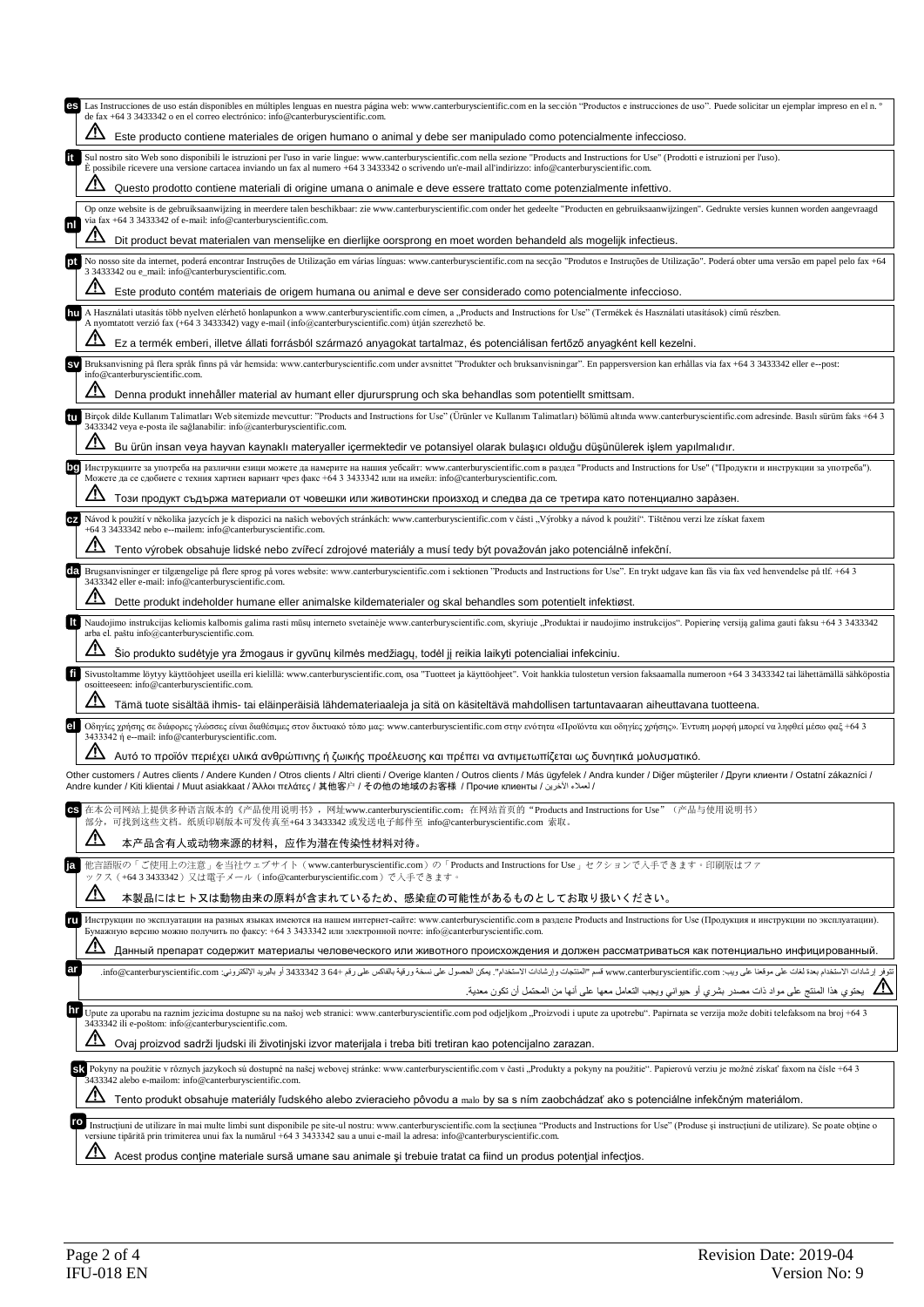## **Description and Intended Use**

The extendSURE<sup>TM</sup> Haemoglobin A1c liquid controls CONTROL are prepared from human blood and contain normal haemoglobin, preservatives and stabilizers. The controls are formulated to give enhanced stability. The Level 2 control is produced by a process of controlled *in vitro* glycation of non-diabetic blood.

The controls are designed for use as quality control materials to monitor the accuracy and precision of laboratory testing procedures for HbA1c quantitation for the following assay types: ion exchange HPLC, immunoassay and enzymatic procedures.  $\Box$  For specific application in a particular assay refer to the analyser's operating manual. The control is not to be used as a calibrator. Good laboratory practice dictates that a quality control program be established in all laboratories. This program consists of the routine assay of these controls by trained laboratory personnel and evaluation of the documented results against laboratory acceptable limits. If results are outside these limits re-run the control and investigate method parameters, environmental factors and techniques. If after re-running the control the result(s) continues to remain outside the acceptable limits, contact the manufacturer of the control for further control interpretation assistance.

Further good laboratory practice dictates that control samples and results be quarantined from patient samples and results.

### **Clinical Application of Haemoglobin A1c Measurement**

The measurement of HbA1c is especially useful in the diabetic patient. Blood glucose levels fluctuate widely and instantaneous blood glucose testing does not reflect the averaged situation. The formation of HbA1c occurs slowly (about 0.05%/day) and continuously during the 120-day lifetime of the red cell. The measurement of HbA1c is useful to physicians as a long-term integral of blood glucose concentration and thus as a measure of the degree of control or self-management by the diabetic patient. However, each laboratory should determine a reference interval that corresponds to the characteristics of the population being tested. Each percentage point increase in HbA1c level corresponds to an increase in average blood glucose level of about 30 mg/dL or 1.7 mmol/L. As a general rule HbA1c levels above 10% represent poor diabetic control, whereas values between 6.5% and 7.5% are

### indicative of good control.

### **Kit Contents**

### **REF** B12396

### **Description:**

- 2 vials of extendSURE™ Haemoglobin A1c liquid control Level 1 of 1.0 mL fill.
- 2 vials of extendSURE<sup>TM</sup> Haemoglobin A1c liquid control Level 2 of 1.0 mL fill.
- 1 Information Sheet.
- 3 Lot Specific Value Assignment Cards

### **Precautions**/**Warnings**

### **WARNING**

# F **Potentially Biohazardous Material**

Human red cells were used as a source material in the manufacture of the controls. Each unit was obtained from blood donors and tested by FDA accepted methods and found non reactive for Hepatitis B surface antigen, Anti-HCV, Anti-HIV 1 & 2 and Syphilis. No test method can offer complete assurance that the control containing human sourced materials will be absent of these and other infectious agents. Good laboratory practice dictates that all human source material should be considered potentially infectious and be handled with the same precautions used with patient specimens.

### $\Delta$  **CAUTION**

- **Please READ through this INFORMATION SHEET before using the control materials.**
- **FOR** *IN VITRO* **DIAGNOSTIC IVD USE.**
- **SAFETY CLOTHING (glasses, gloves and laboratory coat) are RECOMMENDED when using these controls***.*
- **Discarded or spilt controls should be treated and disposed of as directed by your laboratory safety guidelines or by local ordinance.**
- **This PRODUCT CONTAINS a small amount of POTASSIUM CYANIDE. DO NOT INGEST.**
- **DO NOT USE CONTROLS BEYOND USE BY DATE and only use one control lot at a time.**
- **If there is evidence of MICROBIAL CONTAMINATION or BROWN DISCOLORATION or PRECIPITATION in the controls, discard the vial.**

### **Storage and Handling**

The product must be stored protected from light, preferably in the original box.

### l**Unopened**

The extendSURETM Haemoglobin A1c liquid unopened control vials should be stored in an upright position at 2-8°C. Controls can be used until the last day of the use by month  $\leq$  shown on the bottle and is stable for 30 months from the date of manufacture.

### l **Opened**

The extendSURETM Haemoglobin A1c liquid opened control vials should be stored in an upright position at 2-8°C. Once the controls are opened; they can be used for 30 days when stored tightly capped. The controls should not be frozen and thawed.

### **Control Procedure**

The extendSURETM Haemoglobin A1c liquid controls are ready for use and should be treated in the same manner as unknown patient specimens and run in accordance with the manufacture's instructions accompanying the respective instrument/method. The controls exhibit column elution profiles comparable to patient whole blood haemolysates.